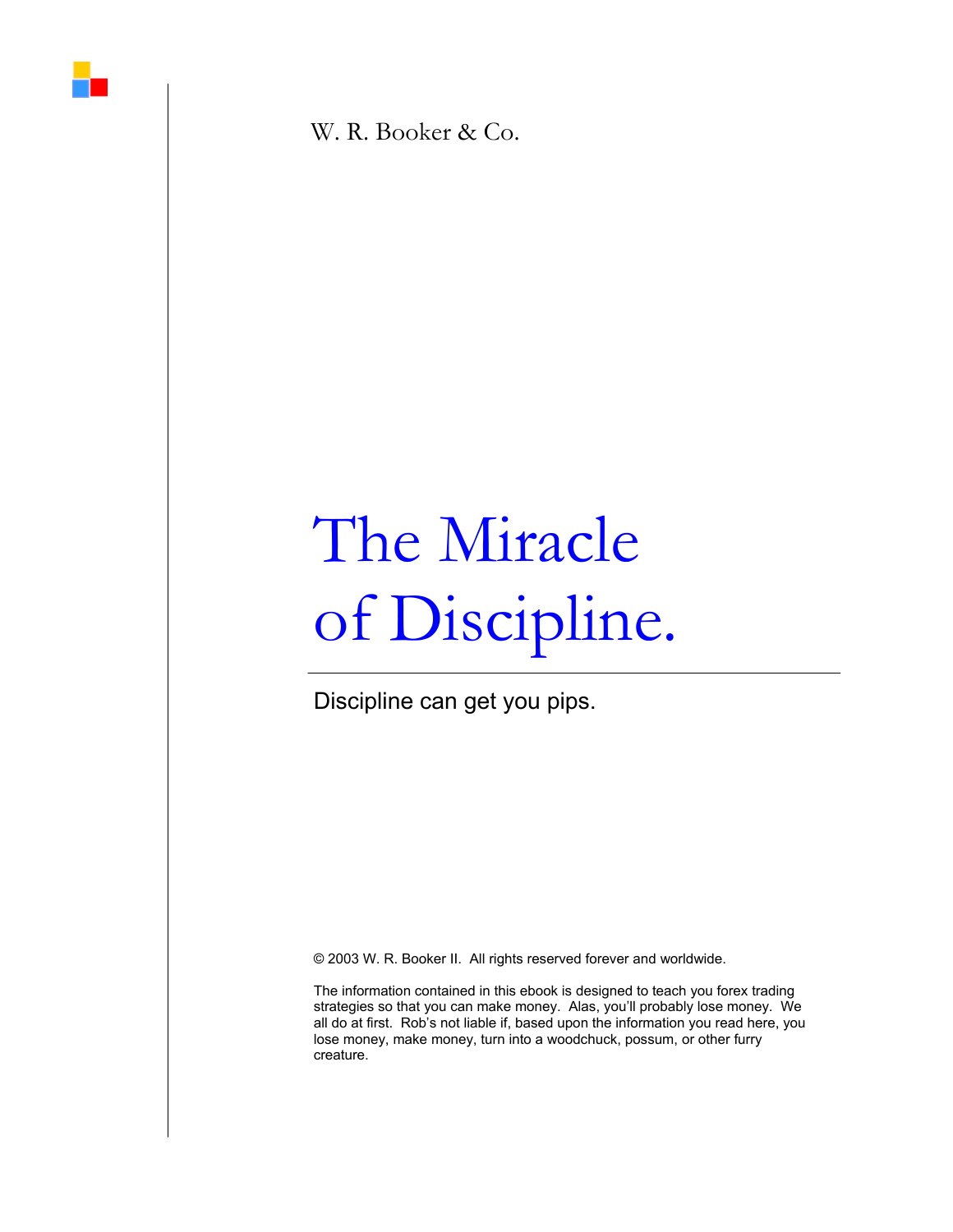



## **Prologue**

Have you ever exited a trade at a loss, only to find that the trade would have been profitable only a little while later? Have you ever exited a losing trade, opened one in the opposite direction, and then lost twice?

I have. I used to make those mistakes and many others.

Have you ever not stayed in a trade long enough to get the full amount of profit from it?

Discipline is the answer. Disciplined traders succeed and undisciplined traders fail. It's really that easy.

This isn't an ebook about forex trading, though – at least not directly. It's really about how you can learn to acquire greater discipline in your life, which will make you a better trader (*much* better). In fact, I promise that this book will make you a better trader, as long as you're willing to give some of my advice a try. Once you've acquired greater discipline in your life, I've got a bunch of forex trading strategies that you can use (or you can find many, many others elsewhere). But none of those strategies are worth anything without discipline, because…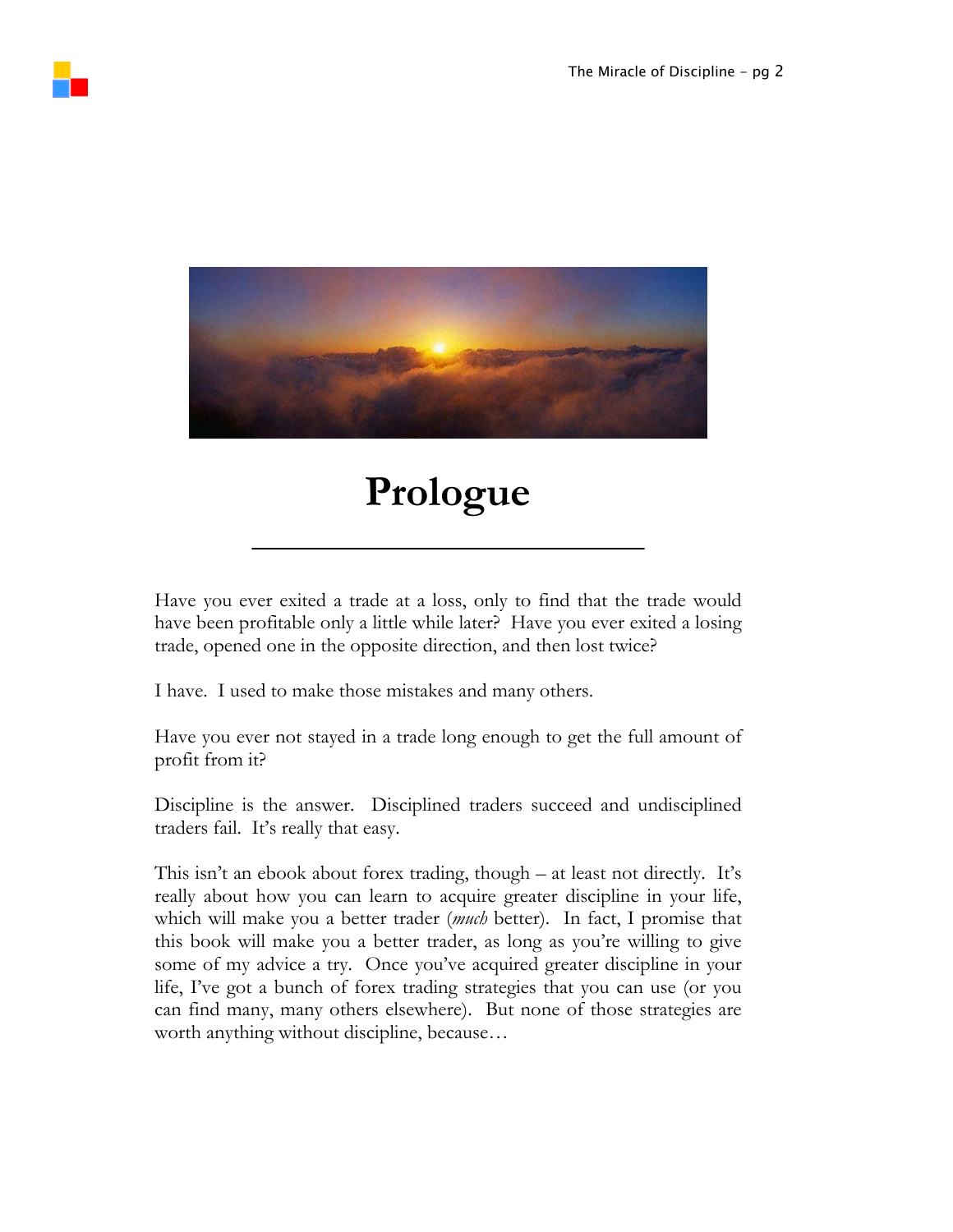



The problem with most forex strategies is that they assume you already possess the discipline to implement them.

\_\_\_\_\_\_\_\_\_\_\_\_\_\_\_\_\_\_\_\_\_\_\_\_\_\_\_\_\_\_\_\_\_\_\_\_\_\_\_\_

I have read just about every forex strategy book out there – and hundreds of self-help books -- and all of them have impacted my life positively. I'm a better trader for having read them. However, for much of my life I struggled with a lack of discipline, and as long as I struggled with discipline, I was always *almost* successful at whatever I tried. So I was left with mountains of good advice and without the discipline to implement all of it consistently. After hundreds and hundreds of conversations with traders and successful people across the world, I realized that I wasn't alone, and for many people, a lack of discipline is standing in the way of both trading profits and the realization of their dreams.

> I then knew that my successes and my failures could be traced to the presence – or absence – of one human quality: discipline.

#### **Having perfect discipline – not perfect strategy – was the key.**

This book is about how to achieve greatness. Not just in trading on the foreign exchange, although I hope that's what you achieve. Discipline, more than just a forex strategy, in fact, about the one way to achieve greatness. It's above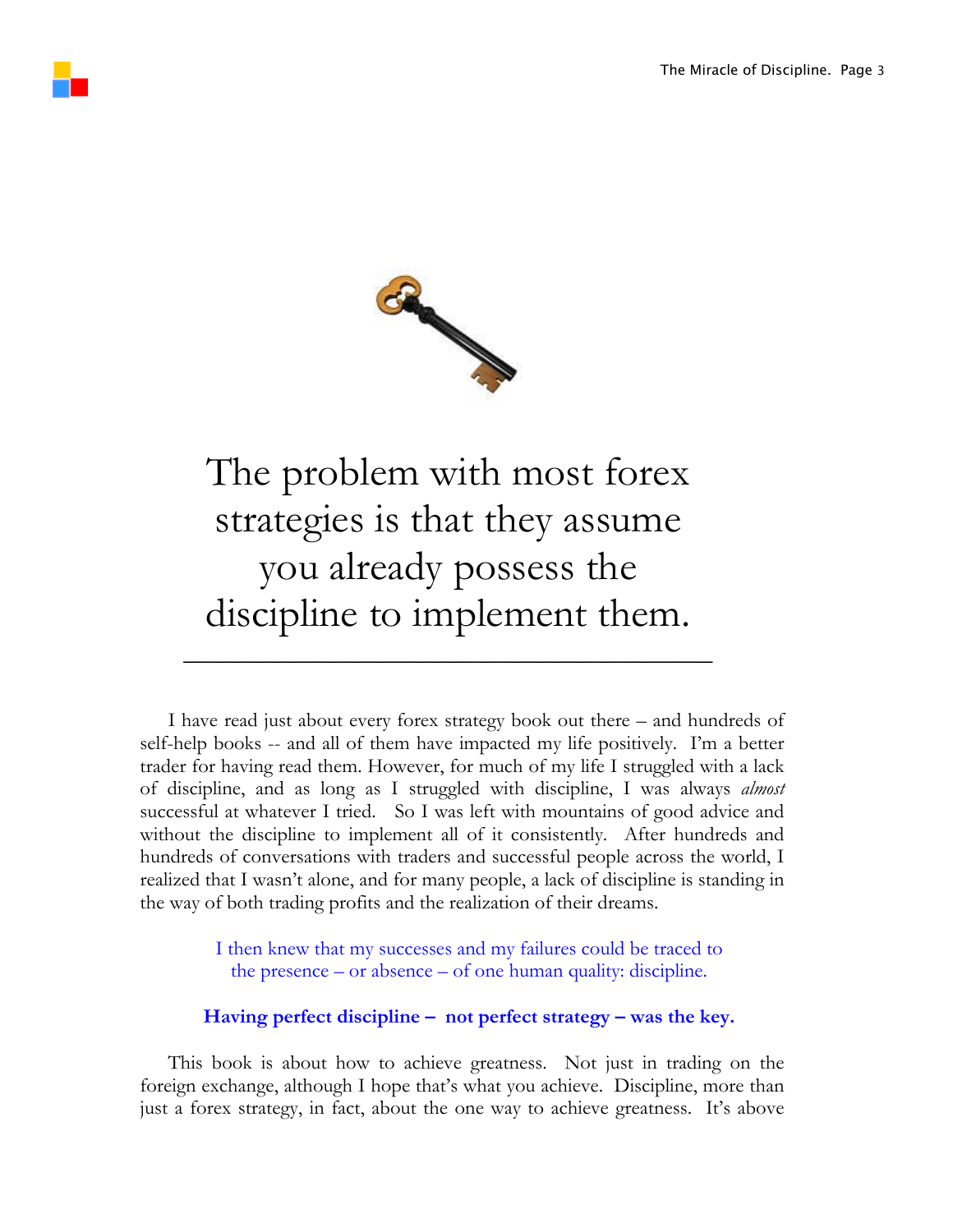strategy. It's above tactics. I know that is a terribly presumptuous thing to say. I know you're thinking that I must be out of my mind. I promise you that I'm:

- a. Not lying to you.
- b. Have nothing to gain by lying to you.

I have freely distributed thousands of copies of this book in several editions, hoping that as many people will read it and comment on it. If I wanted to expose myself to ridicule, I could have done it in a much easier way by dropping my pants in the supermarket. I can't make any money from you unless you want to buy forex signals or advice from me, which doesn't cost you very much anyway. That said, I promise you that if you apply the principles in this book, you will achieve greater success in life.

I also want to let you know that I'm still working on disciplining myself. As I wrote this book, I was reminded of Robert Pirsig's insightful comment at the introduction of his book, Zen and the Art of Motorcycle Maintenance: that the book wasn't very accurate as far as fixing motorcycles was concerned, but the repairs to his bike were really just metaphors, anyway. I feel like I've written a book about discipline not because I was born with it, but rather because I've spent my life trying to compensate for my lack of it. My conversations with many others like me have made this journey not only fruitful but spiritually fulfilling.

Lastly, before you dive into this book, I want to encourage you to do a few things: write in the margins of this book. Take notes. Think this stuff through. Send copies to close friends and ask them to discuss it with you. I don't care how many times you copy this book and send it to friends as long as you don't change the writing *inside* of the margins or say that you wrote it. Think as many thoughts as you can on this subject. Then tell me what you've discovered.

Email me at:  $\frac{\text{rob}(a)\text{robbooker.com}}{1 \text{ always answer every email that I receive.}}$ 

Please let me know about your journey to become more disciplined.

Rel Booker

W. Robert Booker II rob@robbooker.com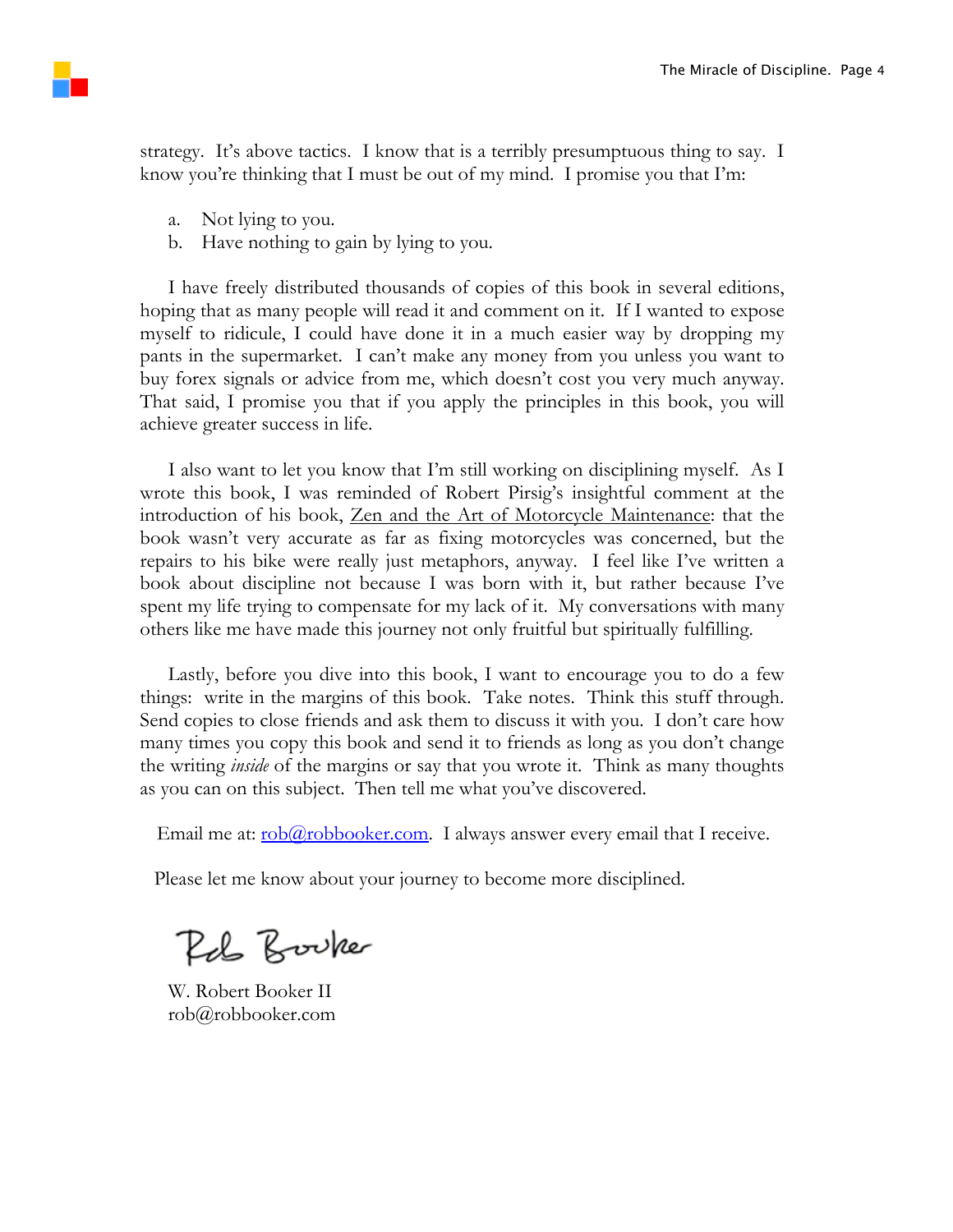



### **1**

#### **DISCIPLINE IS THE GREAT SEPARATOR**

Discipline is what separates human accomplishment from human failure. It is what distinguishes bad from good. It is the Grand Canyon separating good from Great. Superior performance from mediocre accomplishment. A+ from C-. 10 pips up from 100 pips down. Discipline breathes life into every aspect of life; the lack of discipline sucks energy from all endeavors, characteristics, qualities, attributes, projects, goals, and people. Life can be led without discipline but it cannot be led well. This isn't something I believe because it sounds good. It's something I believe because I've lived **with** discipline and **without** discipline; I've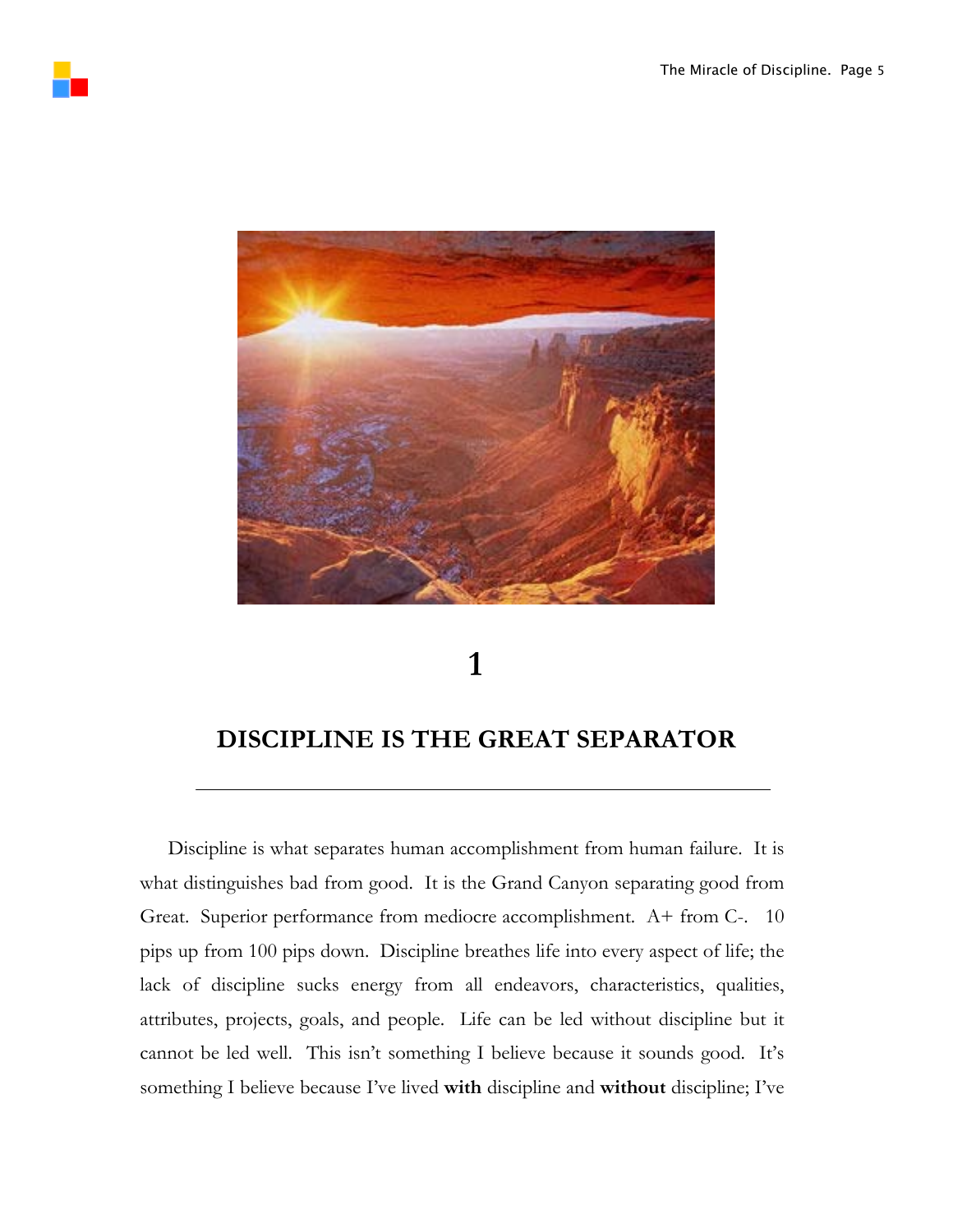

talked to hundreds (maybe thousands) of people who have done the same; in every case, the disciplined life was the happy life.

 For a long time, I felt like a failure. I would try new trading strategies, new ways of thinking, new goals, new relationships – but I would never be satisfied. During this time of my life I **wanted** to improve. For every goal, I didn't lack desire. But things seemed to stall after a while. I lost interest in the goals, the commitments, plans, or relationships. By moving to the next project, I would reenergize myself temporarily.

 Repeatedly, I'd set a goal (sometimes the same one) and then lose steam somewhere along the way. Or I'd begin a book and then fail to complete it. Or, I'd start a relationship and blow it because I wasn't disciplined enough to love unselfishly. Worst of all, I'd enter a trade, set my stops and limits, then completely forget about those stops and limits. I lost a lot of money that way. I was gambling with my trades, my relationships, and my life.

 Inevitably, I'd start over, promise myself I wouldn't do the same thing again….

 Life became for me a series of **next** followed by **next**. Most of the time, I didn't consciously move from one to the other; I usually skipped to the next project with the rationale that I had *finally found* what I was meant to do. With each *next*, I brought back the spark of life that I had missed. However, each *next* brought a smaller and less enduring amount of passion.

This process eventually became unbearable.

It became unbearable because I lacked the discipline to finish what I started.

 Someone once said that the definition of insanity is doing the same thing over and over and expecting a different result. As far as I'm concerned, the person who sad that was an idiot. Once I ate 14 scoops of ice cream in one sitting, but that didn't mean that I shouldn't eat ice cream any longer.<sup>1</sup> It is

<sup>&</sup>lt;sup>1</sup> This happened on the day I "graduated" from  $7<sup>th</sup>$  grade. My friends and I walked to the ice cream parlor, where I really did eat the 14-scoop Volcano. This was a disciplined success that I still treasure to this day.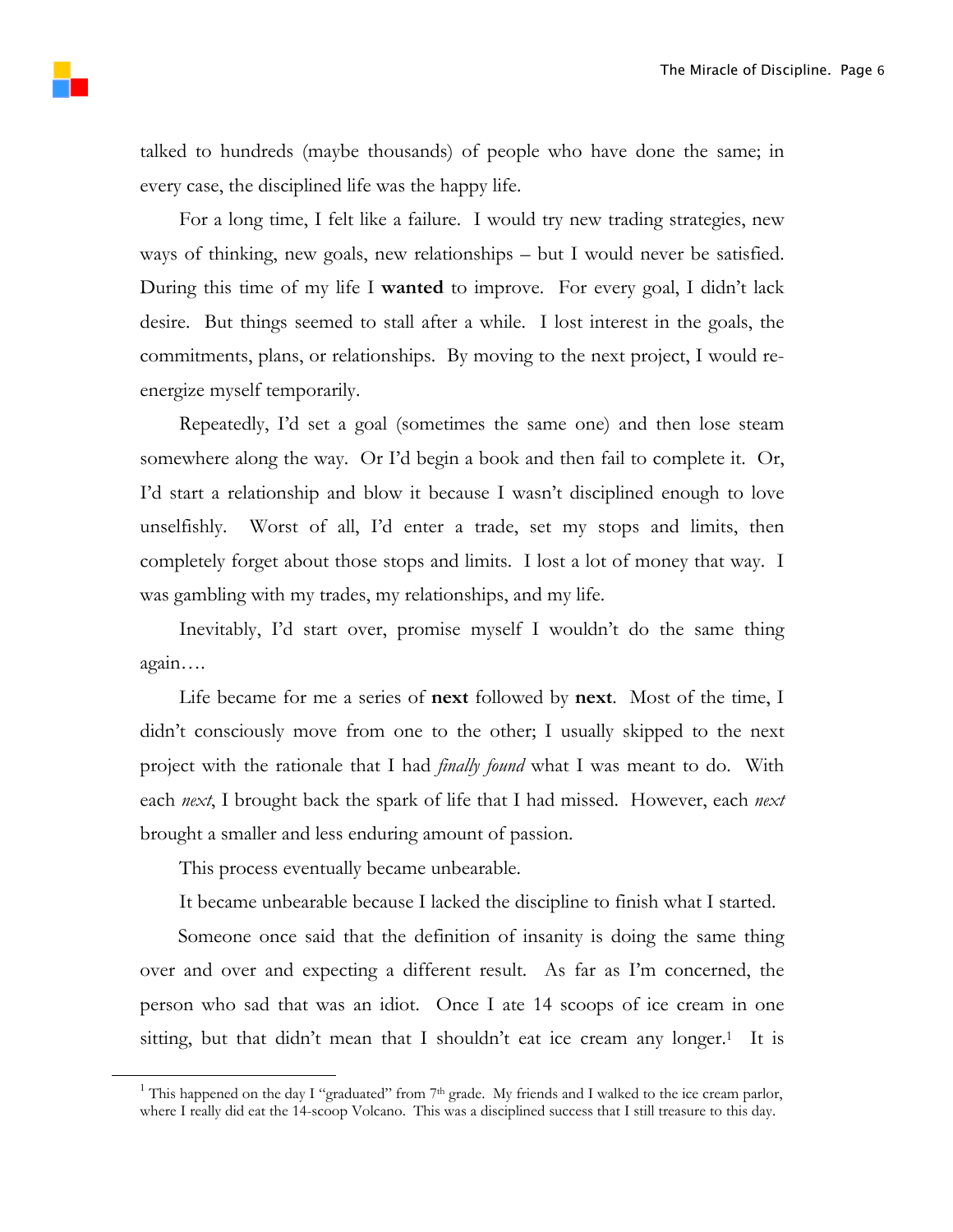$\overline{a}$ 

*perfectly* okay for you to set the same goal over and over, as long as it's the right goal for you and you care deeply about succeeding. My life is proof that you can try things more than once (like relationships) and expect success every time, regardless and in spite of past failures. The problem with the search for discipline is that most of us are afraid to keep trying the same thing over and over – we quit too quickly, and therefore we proclaim ourselves sane because we accepted the apparent futility of our actions. Well, discipline is all about not giving up, and trying the same (right) thing over and over until you get it right.

 I really believe that you and I cannot be exceptionally happy without discipline, in the same way that we cannot be exceptionally organized, wealthy, persuasive, or intelligent. We can be mediocre at *anything* without discipline (I have proven this time and time again). We can get through life just fine. We can be loved. We can enjoy our work. We can have a pleasant family life. If midlevel jobs, mid-level wealth, and mid-level happiness are acceptable to us, then acquiring discipline might not be worth the effort.

 But I suspect that you're reading this book (and I wrote it) because we're unsatisfied with mediocrity. You're the kind of person who feels like they want more out of life and you're willing to improve any way possible. As far as the rest of the people out there – those who don't care if they improve – well, they're in good company! The nightclub of mediocrity is a great place to meet people. The majority of all humans unconsciously – or consciously – choose mediocrity. For a long time, I was a part of that mediocre majority.

 Think quickly: who is the greatest person you have ever known? You can't answer that question and tell me that the person was mediocre. I'm not saying that the person was famous, or that the person didn't have any problems. I'm saying that you are impressed by that person because they were *more* than *ordinary*.

It led to severe intestinal problems, but I always remind myself that every great accomplishment has its price.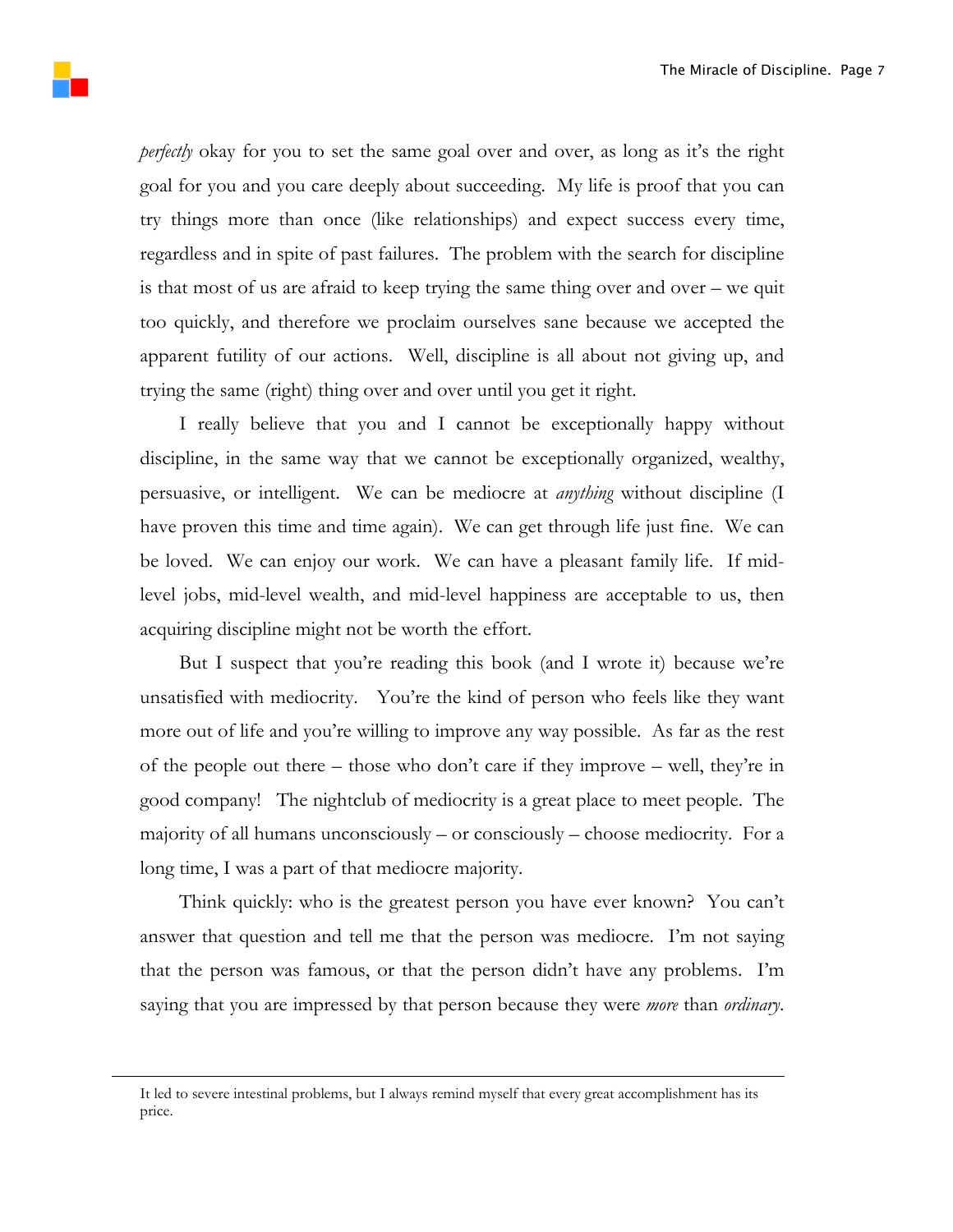And, more importantly, this person was extraordinary because they were – consciously or not – a disciplined person.

When I think of one of the greatest people I've known, I think of my aunt. She never played professional sports, ran a company, or appeared on television. She wasn't famous or rich. She was a psychotherapist in New York City. So, if she lacked fame and fortune, what made her great?

My aunt wrote her PhD dissertation on successful techniques of providing counseling to people with full-blown AIDS. These people had years to live (at most) and months to live (at worst). She counseled with these people. She helped them work through some of life's most painful issues: regret, sorrow, physical pain, and death. Most of her patients died before she completed her dissertation. I can't imagine the discipline that it required for her to finish this labor of love even as her patients passed away.

 Without expectation of reward, she served these people selflessly and without judging them.

Here's an exercise for you:

 Quick: think of that great person again. A person who has influenced your life for the better. Write in the blanks below why that person affected your life. Say more about that person:

 $\overline{a_1}$  ,  $\overline{a_2}$  ,  $\overline{a_3}$  ,  $\overline{a_4}$  ,  $\overline{a_5}$  ,  $\overline{a_6}$  ,  $\overline{a_7}$  ,  $\overline{a_8}$  ,  $\overline{a_9}$  ,  $\overline{a_9}$  ,  $\overline{a_9}$  ,  $\overline{a_9}$  ,  $\overline{a_9}$  ,  $\overline{a_9}$  ,  $\overline{a_9}$  ,  $\overline{a_9}$  ,  $\overline{a_9}$  ,

\_\_\_\_\_\_\_\_\_\_\_\_\_\_\_\_\_\_\_\_\_\_\_\_\_\_\_\_\_\_\_\_\_\_\_\_\_\_\_\_\_\_\_\_\_\_\_\_\_\_\_\_\_\_\_\_\_\_\_\_

 $\overline{a}$  , and the contribution of the contribution of the contribution of the contribution of the contribution of  $\overline{a}$ 

\_\_\_\_\_\_\_\_\_\_\_\_\_\_\_\_\_\_\_\_\_\_\_\_\_\_\_\_\_\_\_\_\_\_\_\_\_\_\_\_\_\_\_\_\_\_\_\_\_\_\_\_\_\_\_\_\_\_\_\_

 $\overline{\phantom{a}}$  , and the contract of the contract of the contract of the contract of the contract of the contract of the contract of the contract of the contract of the contract of the contract of the contract of the contrac

\_\_\_\_\_\_\_\_\_\_\_\_\_\_\_\_\_\_\_\_\_\_\_\_\_\_\_\_\_\_\_\_\_\_\_\_\_\_\_\_\_\_\_\_\_\_\_\_\_\_\_\_\_\_\_\_\_\_\_\_

 $\overline{\phantom{a}}$  , and the contract of the contract of the contract of the contract of the contract of the contract of the contract of the contract of the contract of the contract of the contract of the contract of the contrac

\_\_\_\_\_\_\_\_\_\_\_\_\_\_\_\_\_\_\_\_\_\_\_\_\_\_\_\_\_\_\_\_\_\_\_\_\_\_\_\_\_\_\_\_\_\_\_\_\_\_\_\_\_\_\_\_\_\_\_\_

 $\overline{\phantom{a}}$  , and the contract of the contract of the contract of the contract of the contract of the contract of the contract of the contract of the contract of the contract of the contract of the contract of the contrac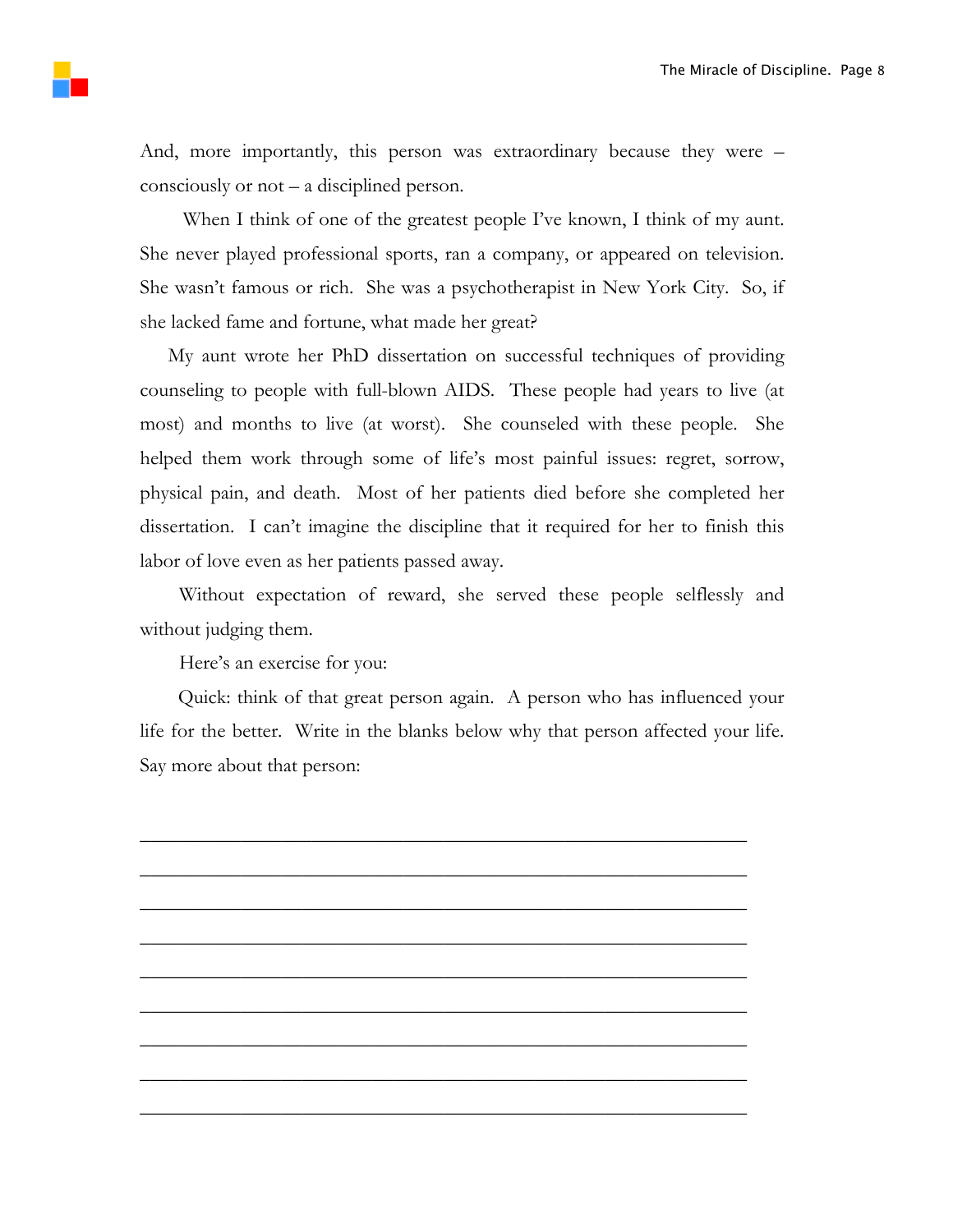Now that you've taken the time to think about this person's story, ask yourself a question: How many influential people, like the one above, do you know? Probably only one or two. Or very few. When I just wrote this question, I instantly thought of my aunt again, who worked with over 200 dying people in the late 1980's, comforting them, counseling them, without compensation. I have known very few people as unselfish as she.

 She could have completed a dissertation of lesser importance. One that perhaps required fewer sorrowing experiences. But she made a choice to do something that her heart told her to do, and she disciplined herself to complete the research.

By refusing to accept the status quo, my aunt forever claimed a place in her nephew's life, and in the lives of those she served. Likewise, if **you** choose to reject mediocrity and settle only for superior performance from yourself, then you are putting yourself on the fringes of society. You are willing to do what your heart tells **you** to do, despite obstacles, sorrow, fear, distraction – all those things that would prevent us from succeeding. In a sense, you are willing to stand alone. Near the end of her research, as my aunt cried (and typed a bit of her dissertation), and then cried some more, she felt as alone as she had ever felt … nearly every patient she had treated was dead.

 To summarize, here's the paradox: Even though discipline is the great separator – and sets us apart from those who accept mediocrity, you'll also find that as you follow your heart with discipline, others will be attracted to you. You will influence the lives of others for good. You will be an example to those around you of the fact that all of us, no matter what, have a calling, and that you have the power to succeed.